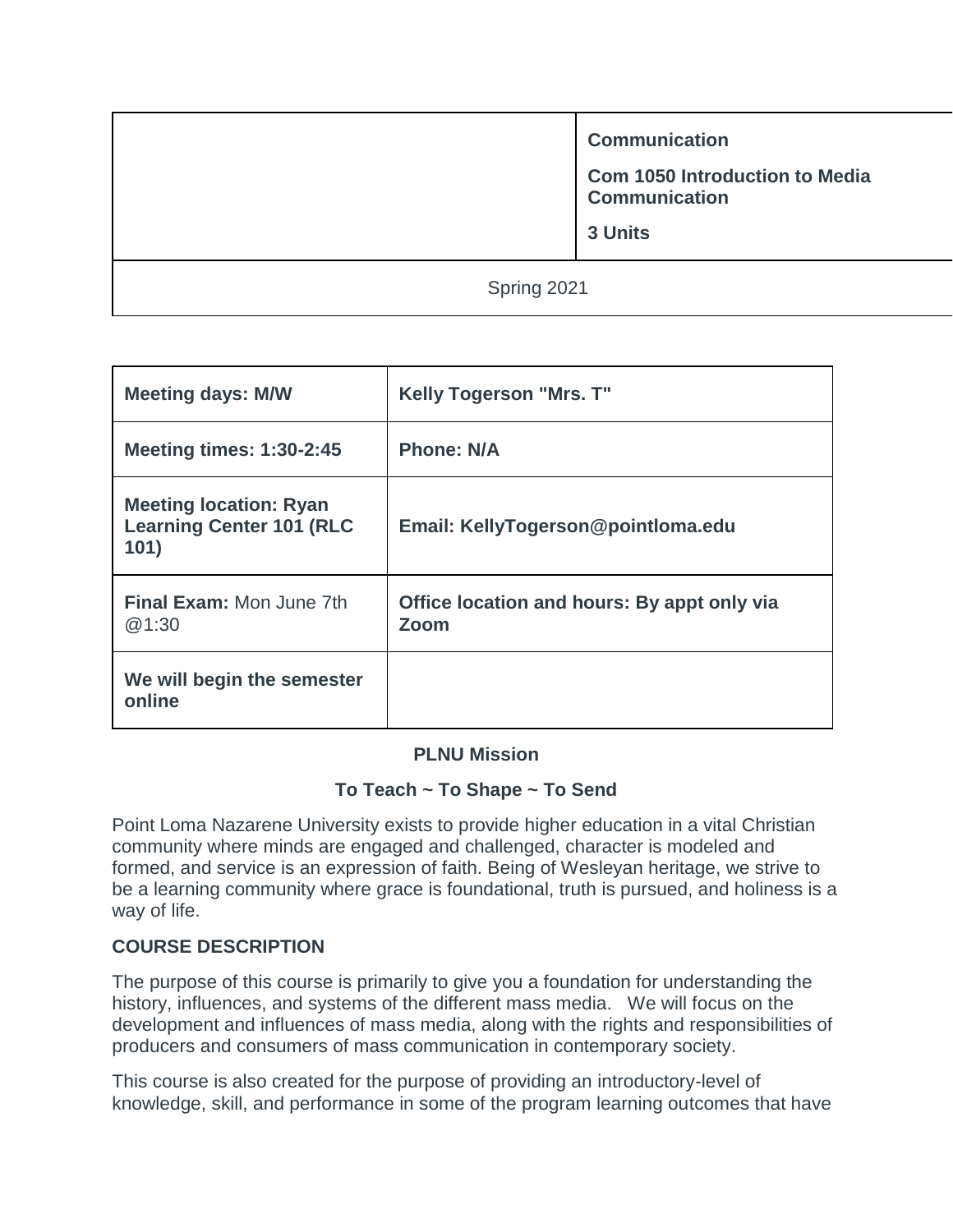been established for the students in the media communication and multimedia journalism majors. This includes acquiring knowledge and ability to conduct theoretical/historical and ethical critiques of the media.

## **COURSE LEARNING OUTCOMES**

At the end of this semester, students shall be able to:

- Identify and articulate the historical development, content and audiences of U.S. media
- Display an understanding of basic mass communication theories applied to real world media messages
- Analyze and critique media messages
- Identify major ethical theories and professional codes, apply them critically to ethical dilemmas, and defend the application of the theory and code to a given situation as a Christian communicator.
- Identify and connect media-related skill-sets and aptitudes to specific jobs/careers in the different media, and begin to develop the appropriate skillsets and aptitudes for one (or more) jobs/careers in the media.

## **REQUIRED TEXTS AND RECOMMENDED STUDY RESOURCES**

You will not need to buy a textbook for this course. It will be embedded in the course modules.

Must have internet, computer access, radio, and cable TV access. High speed internet access preferred.

## **COURSE CREDIT HOUR INFORMATION**

In the interest of providing sufficient time to accomplish the stated Course Learning Outcomes, this class meets the PLNU credit hour policy for a 3 unit class delivered over 15 weeks. Specific details about how the class meets the credit hour requirement can be provided upon request. (Based on 37.5 hours of student engagement per credit hour.)

## **COURSE SCHEDULE AND ASSIGNMENTS**

## **Assigned Chapter Reading and Discussion Board Due Dates**

| Chapter $1 +$ | DB #1        | Due Sunday 3/7  | by 11:59pm |
|---------------|--------------|-----------------|------------|
| Chapter $2 +$ | <b>DB #2</b> | Due Sunday 3/14 | by 11:59pm |
| Chapter $3 +$ | DB #3        | Due Sunday 3/21 | by 11:59pm |
| Chapter $4 +$ | <b>DB</b> #4 | Due Sunday 3/28 | by 11:59pm |
| Chapter $5 +$ | DB #5        | Due Sunday 4/4  | by 11:59pm |
| Chapter $6 +$ | DB #6        | Due Sunday 4/11 | by 11:59pm |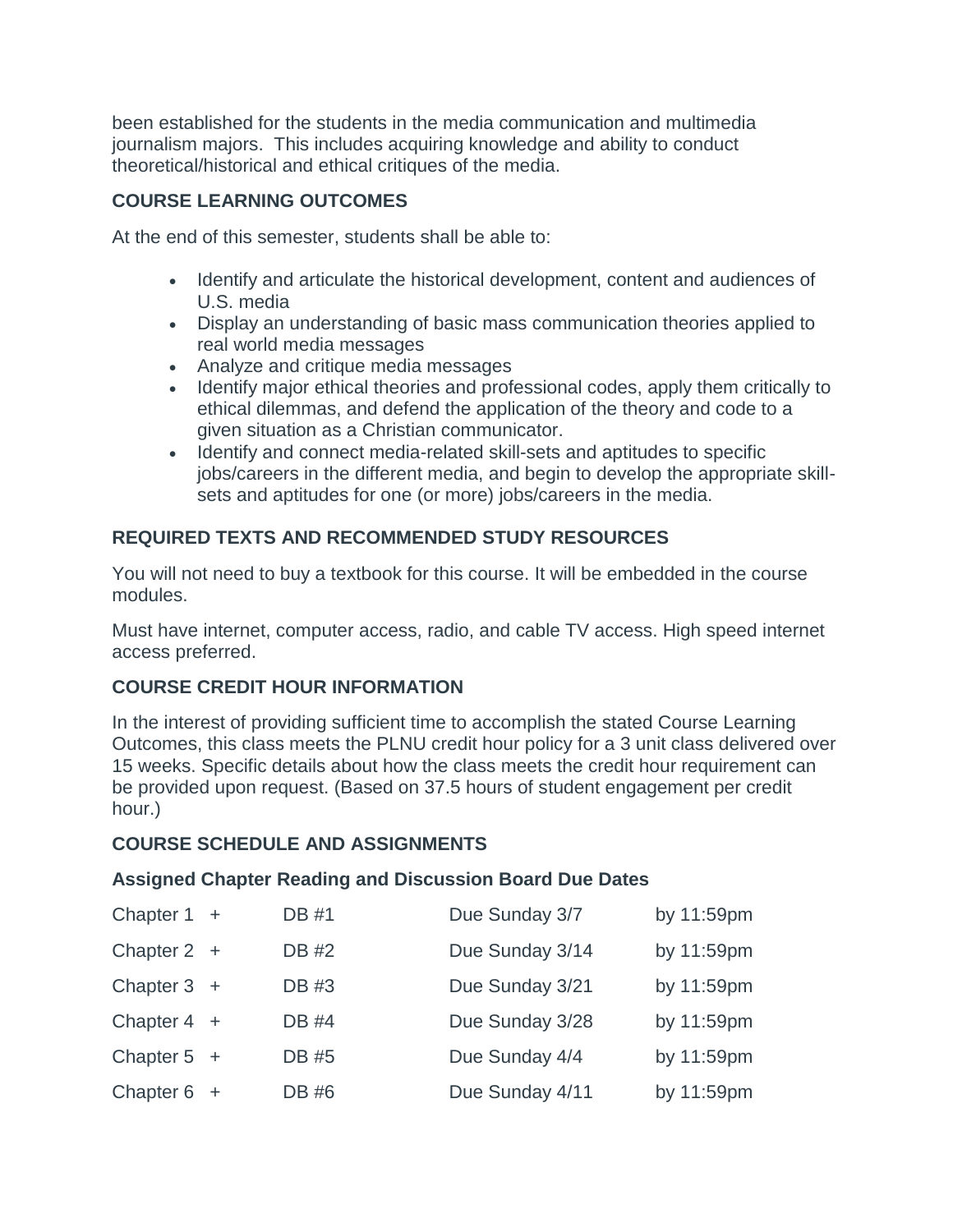| Chapter $7 & 8 & 8 +$ | DB #7/8 | Due Sunday 4/18 | by 11:59pm |
|-----------------------|---------|-----------------|------------|
| Chapter $9 +$         | DB #9   | Due Sunday 4/25 | by 11:59pm |
| Chapter $10 +$        | DB #10  | Due Sunday 5/2  | by 11:59pm |
| Chapter $11 +$        | DB #11  | Due Sunday 5/9  | by 11:59pm |
| Chapter $13 +$        | DB #13  | Due Sunday 5/16 | by 11:59pm |
| Chapter $14 +$        | DB #14  | Due Sunday 5/23 | by 11:59pm |
| Chapter $15 +$        | DB #15  | Due Sunday 5/30 | by 11:59pm |
| Chapter 16+           | DB #16  | Due Sunday 6/4  | by 11:59pm |

## **ASSIGNMENTS AT-A-GLANCE**

The table below lists our assignments and their due dates. This will change if we move to a face to face delivery in the classroom. Then, assignments will be handed in - in class.

| Media Hype               | Due Sunday 3/21 by 11:59pm |  |
|--------------------------|----------------------------|--|
| Jimmy's World            | Due Sunday 4/4 by 11:59pm  |  |
| <b>Faking It</b>         | Due Sunday 4/18 by 11:59pm |  |
| <b>TV Stereotypes</b>    | Due Sunday 5/2 by 11:59pm  |  |
| <b>Touch Up Reaction</b> | Due Sunday 5/30 by 11:59pm |  |
| The Social Dilemma       | TBA                        |  |

Additional points will be earned for in-class assignments and participation. Those points will go into the Assignments category.

## **Assignments, Discussion Board posts, and quiz grades are weighted as follows:**

#### **Assignments - 50%**

**Discussion Boards - 30%**

### **Quizzes - 20%**

All assignments must be typed, double spaced, and turned in on time. You may use APA or MLA style. I do not accept late work. Plan accordingly so if something comes up at the last minute you are not stuck. Incompletes will only be assigned in extremely unusual circumstances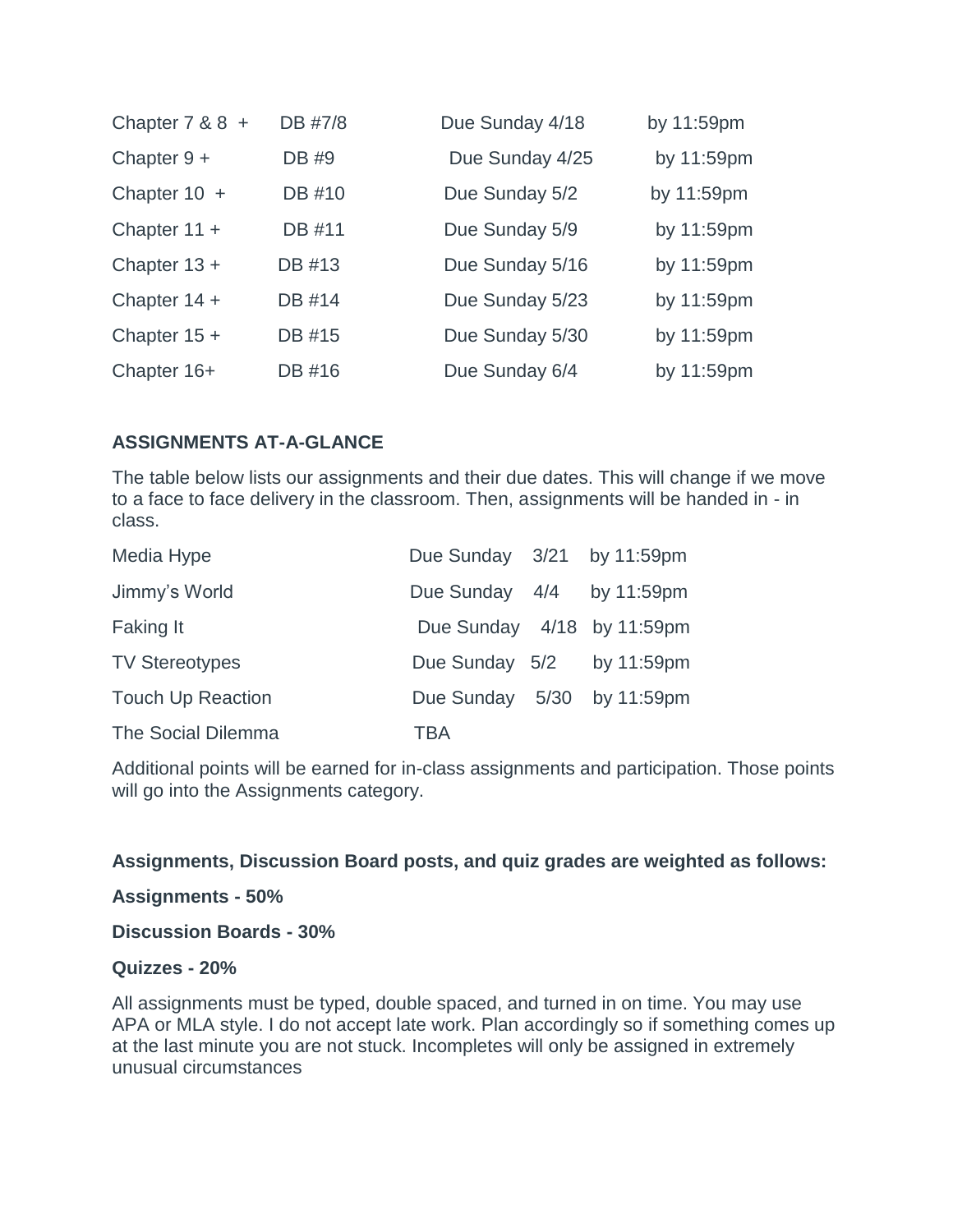Detailed feedback may not be given on every written assignment. I will usually explain if you need help with grammar or content on your first assignment. After that I will not be pointing out every grammatical error.

All assignments must be submitted on **Canvas.**

You may not e-mail them to me.

All papers need to be sent in Microsoft Word.

**Discussion Board:** Part of being in an online classroom community is participating in a timely manner on the weekly discussion board. Therefore, late posts or replies will not be given points. There is an automatic 5 point deduction if you don't reply to classmate's posts.

**E-mail Communication:** Please address me as Ms. Togerson or Ms. T. Please always include your first and last name and course section number you are in *each* time you email me. Make sure in the e-mail subject box you put something pertaining to this course, so your e-mail does not go into Spam.

|               | B             |                |               |                |
|---------------|---------------|----------------|---------------|----------------|
| A 93-100      | $B+87-89$     | $C+77-79$      | $ID + 67-69$  | F Less than 59 |
| $A - 90 - 92$ | B 83-86       | $\Gamma$ 73-76 | $ D 63-66 $   |                |
|               | $B - 80 - 82$ | $C - 70 - 72$  | $D - 60 - 62$ |                |

#### **Standard Grade Scale Based on Percentages**

## **STATE AUTHORIZATION**

State authorization is a formal determination by a state that Point Loma Nazarene University is approved to conduct activities regulated by that state. In certain states outside California, Point Loma Nazarene University is not authorized to enroll online (distance education) students. If a student moves to another state after admission to the program and/or enrollment in an online course, continuation within the program and/or course will depend on whether Point Loma Nazarene University is authorized to offer distance education courses in that state. It is the student's responsibility to notify the institution of any change in his or her physical location. Refer to the map on State [Authorization](https://www.pointloma.edu/offices/office-institutional-effectiveness-research/disclosures) to view which states allow online (distance education) outside of California.

## **PLNU COPYRIGHT POLICY**

Point Loma Nazarene University, as a non-profit educational institution, is entitled by law to use materials protected by the US Copyright Act for classroom education. Any use of those materials outside the class may violate the law.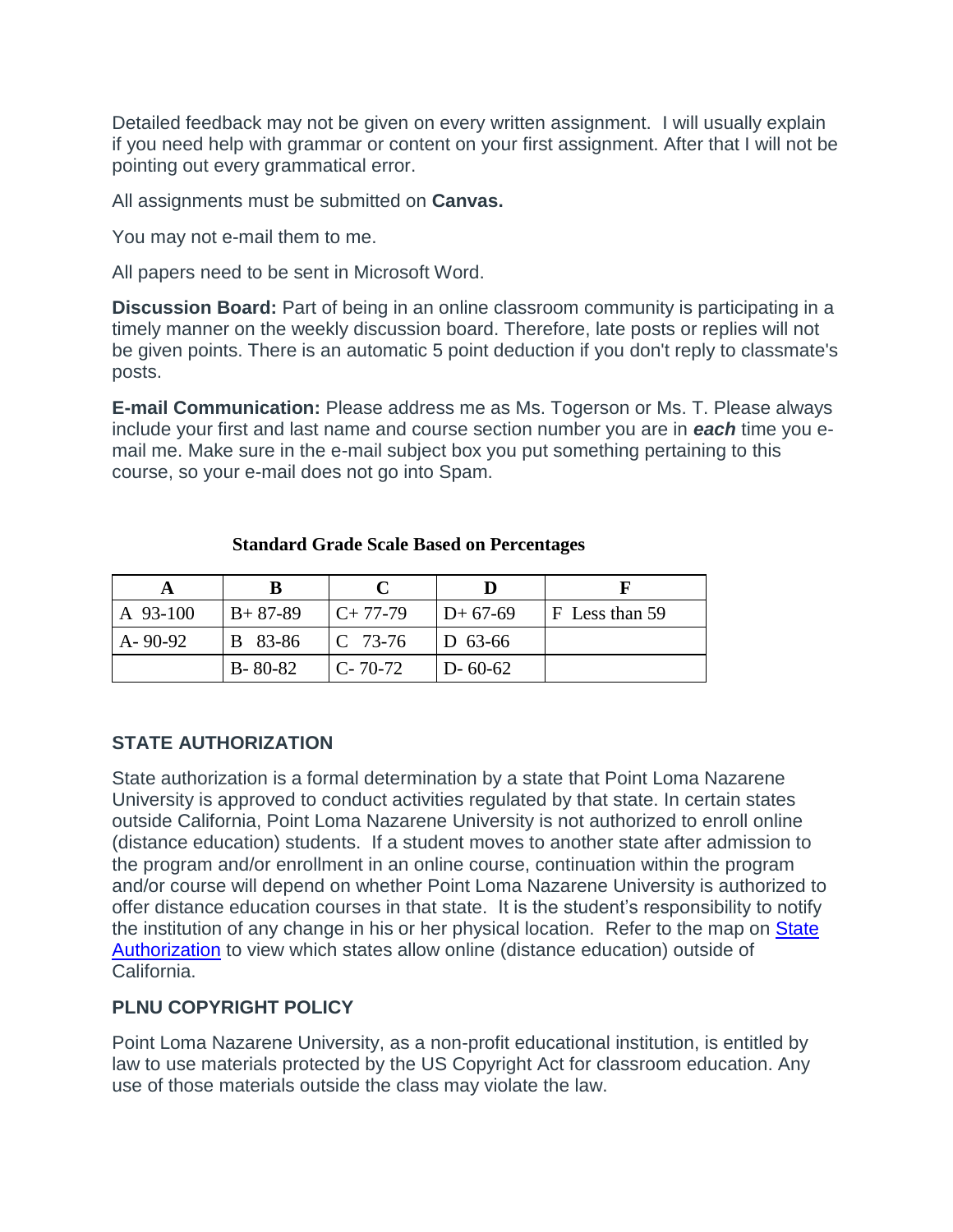## **PLNU ACADEMIC HONESTY POLICY**

Students should demonstrate academic honesty by doing original work and by giving appropriate credit to the ideas of others. Academic dishonesty is the act of presenting information, ideas, and/or concepts as one's own when in reality they are the results of another person's creativity and effort. A faculty member who believes a situation involving academic dishonesty has been detected may assign a failing grade for that assignment or examination, or, depending on the seriousness of the offense, for the course. Faculty should follow and students may appeal using the procedure in the university Catalog. See [Academic PoliciesLinks](http://catalog.pointloma.edu/content.php?catoid=18&navoid=1278) to an external site. for definitions of kinds of academic dishonesty and for further policy information.

## **PLNU ACADEMIC ACCOMMODATIONS POLICY**

While all students are expected to meet the minimum standards for completion of this course as established by the instructor, students with disabilities may require academic adjustments, modifications or auxiliary aids/services. At Point Loma Nazarene University (PLNU), these students are requested to register with the Disability Resource Center (DRC), located in the Bond Academic Center. [\(DRC@pointloma.edu](mailto:DRC@pointloma.edu) or 619-849- 2486). The DRC's policies and procedures for assisting such students in the development of an appropriate academic adjustment plan (AP) allows PLNU to comply with Section 504 of the Rehabilitation Act and the Americans with Disabilities Act. Section 504 (a) prohibits discrimination against students with special needs and guarantees all qualified students equal access to and benefits of PLNU programs and activities. After the student files the required documentation, the DRC, in conjunction with the student, will develop an AP to meet that student's specific learning needs. The DRC will thereafter email the student's AP to all faculty who teach courses in which the student is enrolled each semester. The AP must be implemented in all such courses.

If students do not wish to avail themselves of some or all of the elements of their AP in a particular course, it is the responsibility of those students to notify their professor in that course. PLNU highly recommends that DRC students speak with their professors during the first two weeks of each semester about the applicability of their AP in that particular course and/or if they do not desire to take advantage of some or all of the elements of their AP in that course.

# **PLNU ATTENDANCE AND PARTICIPATION POLICY**

Regular and punctual attendance at all synchronous class sessions is considered essential to optimum academic achievement. If the student is absent for more than 10 percent of class sessions (virtual or face-to-face), the faculty member will issue a written warning of de-enrollment. If the absences exceed 20 percent, the student may be deenrolled without notice until the university drop date or, after that date, receive the appropriate grade for their work and participation. In some courses, a portion of the credit hour content will be delivered asynchronously and attendance will be determined by submitting the assignments by the posted due dates. See [Academic PoliciesLinks](http://catalog.pointloma.edu/content.php?catoid=18&navoid=1278) to an [external](http://catalog.pointloma.edu/content.php?catoid=18&navoid=1278) site. in the Undergraduate Academic Catalog. If absences exceed these limits but are due to university excused health issues, an exception will be granted.